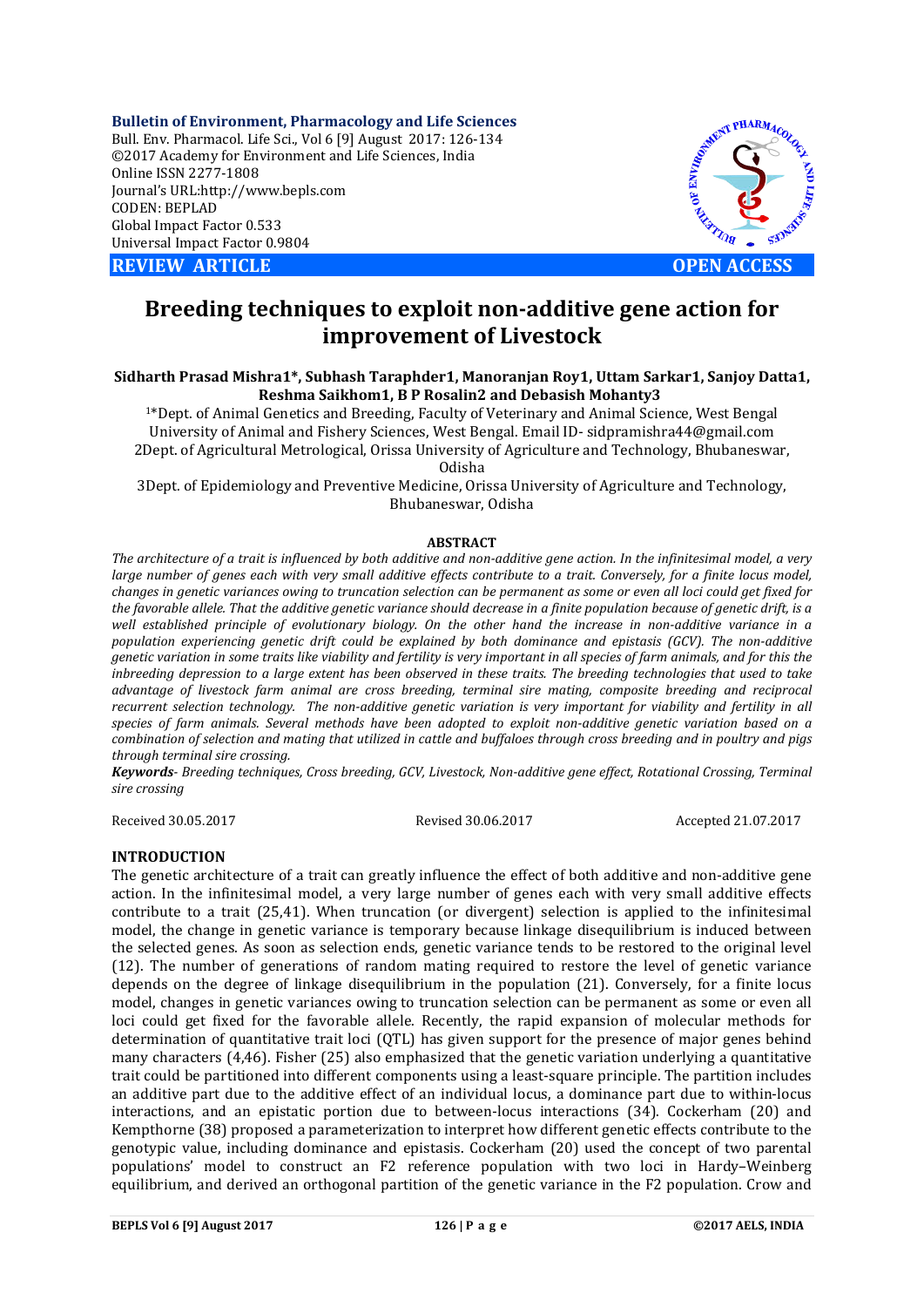Kimura (21) and Mather and Jinks (42) both the group independently applied the two-locus genetic model to examine epistasis, but unlike Cockerham, they used an F2 reference population (pure lines derived from selfing). While most genetic models utilized by the following researchers Crow and Kimura (21), Mather and Jinks (42), Kao and Zeng (36) and Zeng *et al.* (59) were further extended form of Cockerham's genetic model to include multi-locus gene interactions in a segregating population for the purpose of QTL analysis. The additive genetic variance usually decreases in a finite population because of genetic drift that is a well accepted principle of evolutionary biology proved by Crow and Kimura (21) and Falconer and MacKay (24). On the other hand the increase in non-additive variance in a population experiencing genetic drift could be explained by both dominance and epistasis (31,54,40). Willis and Orr (56) investigated the role of dominance variance in a bottleneck population, where they emphasized that a different degree of dominance may increase the additive variance towards a particular phenotype. The effect of epistatic to additive genetic variance in a bottleneck population has been studied theoretically by Cheverud and Routman (18) and Naciri-Graven and Goudet (45). Wang *et al*. (54) using data on viability in *Drosophila melanogaster* going through bottlenecks to quantify the effect of dominance. Also, Waldmann (52) and Jannink (35) suggested that high levels of additive variance in a small population of the plant *Scabiosa canescens* could be explained by the presence of dominance. This phenomenon has also been verified experimentally in the housefly by Bryant *et al*. (11) and Bryant and Meffert (10), in *D. melanogaster* by Lo´pez-Fanjul and Villaverde (39) and Garcı´a *et al*. (27) and in mouse by Cheverud *et al*. (19). Under the finite locus model, when directional selection is acting on a population for a certain quantitative trait, the additive genetic variation is also expected to decrease according to traditional quantitative genetic model (21,24). However, some theoretical studies of selection suggest that the level of additive variance can be sustained or even increased when non-additive variance is present in a manner similar to the action of genetic drift (35,16). Experimental evidence for this phenomenon was found by Martinez *et al*. (41) when they selected for body fat in mice, and by Sorensen and Hill (49) that performed a short-term selection experiment for abdominal bristle number in *D. melanogaster*. Furthermore, in a recent study, Carlborg *et al*. (15) and Carter *et al*. (16) showed that epistatic interactions between four loci mediated a considerably higher response to selection of growth in chicken than predicted by a single-locus model. However, none of these studies have compared the development of variance components between different genetic models in situations of directional selection. Theoretical investigations of the effect of selection on the re-distribution of additive and non-additive genetic variances are scarcer than for the drift situation (16). Pair wise epistatic gene interactions affecting a trait have been simulated for the directional truncation selection process (28,58,26). However, few simulations have been performed on multiple interacting genes. The effect of multi-locus genetic interactions is important for understanding the outcome of evolution and artificial selection as they could change the additive effects as the genetic composition of the population changes (6). Simultaneously, the genetic variance and selection response are also affected by the presence of non-additive genetic variances in a trait subjected to directional truncation selection.

# **GENE ACTION**

Gene action refers to the behavior or mode of expression of functional units, genes that govern the development of various characters in an individual50. Genes actually control the synthesis of proteins which ultimately govern the expression of various traits of an individual. It was first studied by Archibald Edward Garrod in 1902.

### **TYPES OF GENE ACTION**

There are two types of gene action i.e. additive and non-additive. *Additive gene* action is also known as the breeding values (BV). Breeding value defined as the parental value that is the value of an individual as a contributor of genes to the next generation. In other words it represents only that part of genotypic value that can be transmitted from parent to offspring. But it does not appear in the basic model for quantitative traits, i.e.

# $P = u + G + E$

In fact, it is the only truly genetic component in the model of genotypic value (G) as mentioned below. *Non-additive genetic* variation results from interactions between genes that represents the different degree of dominance and epistasis (53). Interactions between genes at the same locus are called dominance, and interactions between genes at different loci are called epistasis (36,34). Although many studies have shown that non-additive effects have a substantial contribution to variation of complex traits, this source of variation is generally ignored in the genetic evaluation of complex traits as by Bourdon (13) and Goodfellow (30). Thus the total value of a given genotype (G) is determined by its additive value (A) together with interaction effect of genes i.e. deviations caused by dominance (D) and epistasis (I) (50). Finally, we can say that genotypic value can be indicated as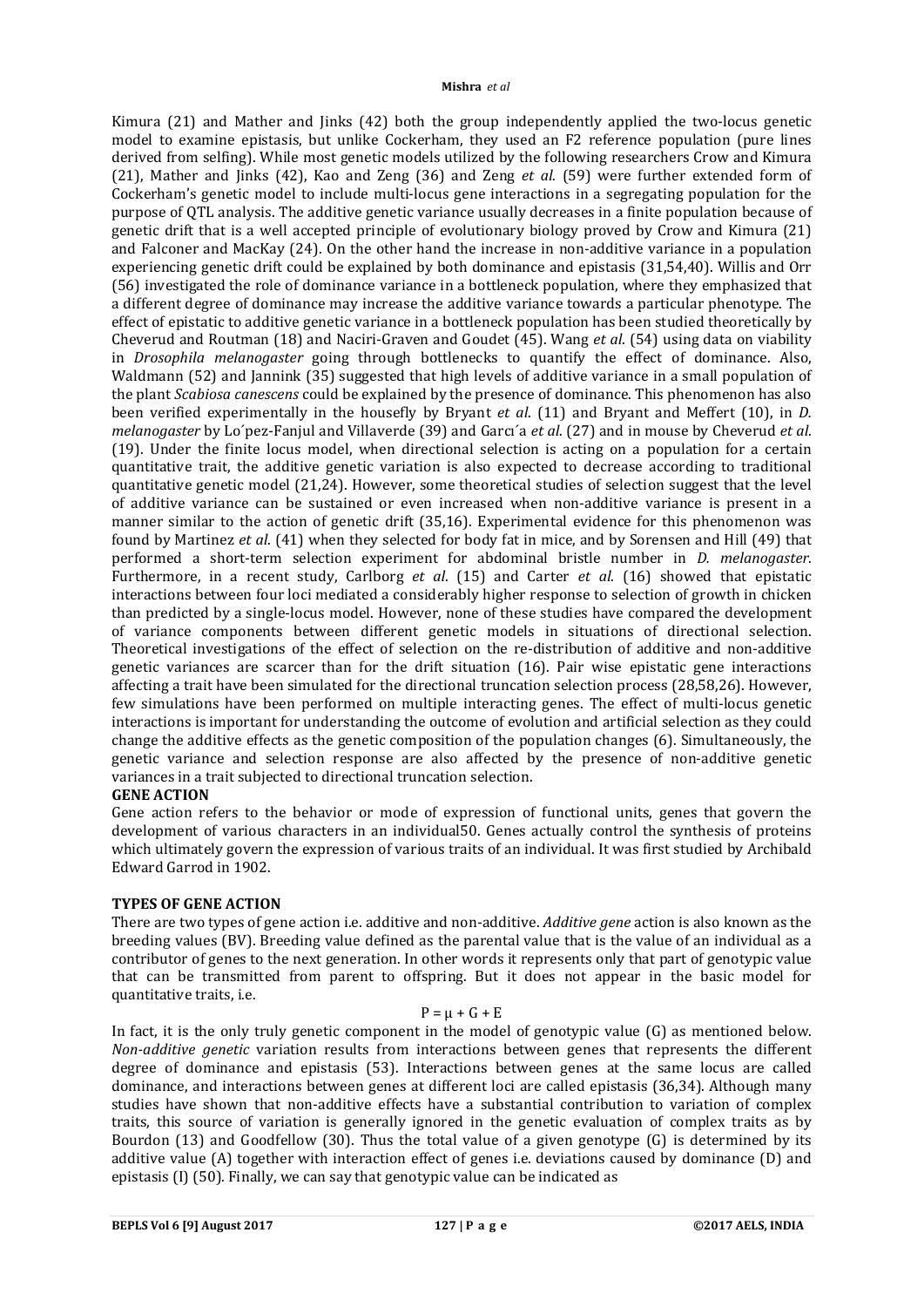#### $G = A + D + I$

The dominance and epistatic effects are known as non-additive effects of genes. So, apart from breeding value the remaining portion of genotypic value is called gene combination value (GCV). Gene combination value is the part of an individual's genotypic value for a trait that is due to combined effects- dominance and epistasis (40,34). Because individual genes and not gene combinations survive segregation and independent assortment during meiosis, gene combination value cannot be transmitted from parent to offspring. An animal's breeding value and gene combination value together constitute its genotypic value for a trait. In model form,

# $G = BV + GCV$

The sole purpose of selection is for the improvement of the trait to increase the frequency of desirable genes controlling the trait with additive effects in particular but at the same time non-additive effects of genes cannot be ignored (29,15). The selection theory for each type of gene action is different. Thus once the kind of gene action is identified, the selection system which should maximize the effect of both types of gene action may be followed. So, Bourdon (13) gave the basic model for quantitative traits that can be expanded to include both breeding value (BV) and gene combination value (GCV). Mathematically,

# $P = \mu + BV + GCV + E$

where, P = Phenotypic value or performance of an individual animal for a trait,

 $\mu$  = the population mean or average phenotypic value for the traits for all

animals in the population,

BV = Breeding value of an individual animal for the traits,

GCV = Gene combination value of an individual animal for the traits

# **IMPORTANCE OF NON-ADDITIVE GENE ACTION**

The selection response gradually declines and finally ceases as a consequence of continuous selection for several generations applied to closed population. This is explained due to the exhaustion of additive genetic variance (26,47). However, in some cases the lines continue to show genetic variation, which is partly or mainly of non- additive in nature. The non-additive genetic variation in some traits like viability and fertility is very important in all species of farm animals, and for this the inbreeding depression to a large extent has been observed in these traits (47). Walsh (53) and Carlborg *et al*. (15) independently suggested procedure to exploit the non-additive genetic variation, based on combination of selection and crossing and found their useful application in improvement of pig and poultry. As a result of these nonadditive effects of genes an individual in certain mating combinations has a special breeding value (13,14). Unlike breeding values, gene combination values of individuals are rarely, if ever, predicted. This is partly because prediction of gene combination values is difficult, but mostly because a prediction of gene combination value has little practical use as given by Beckett and Ludwick (7) and Hu *et al*. (34). Gene combination value is not, after all, transmitted from parent to offspring. To the contrary, an individual's gene combination value for a trait can have a great influence on its own performance revealed by Walsh (53). Inbreeding depression and hybrid vigor or heterosis are two manifestations of the same phenomenon (22,31,53). Hybrid vigor and inbreeding depression are just alternative names for favorable and unfavorable gene combination value. Beckett and Ludwick (7) mentioned that the importance of gene combination value depends on whether the trait is important for a seed stock producer or commercial producer. Seed stock producers market breeding potential, so breeding value is of primary concern to them. Commercial producers market performance, and to the degree that gene combination value is of concern to them (3).

Inbreeding depression comes from the increase in homozygosity brought on by inbreeding and the accompanying expression of unfavorable recessive alleles occurring in homozygous combinations (50). Hybrid vigor derives from the increase in heterozygosity resulting from out breeding and the attendant masking of the expression of unfavorable recessive alleles occurring in heterozygous combination (44). As both the inbreeding and heterosis are functions of gene combination value and not breeding value, they cannot be inherited. The offspring of a mating between two highly inbred but unrelated individuals that suffer from inbreeding depression is not inbred at all and , in fact, should exhibit a high degree of hybrid vigor was illustrated by Carlborg *et al*. (15) and Ahlborn-Breier and Hohenboken (1). Likewise, the offspring of a mating between two outbreed but closely related individuals that enjoy considerable hybrid vigor is inbred and may show signs of inbreeding depression. So, inbreeding depression and hybrid vigor are maintained in populations not through inheritance, but through mating systems designed to influence homozygosity and heterozygosity (36,57). In fact, both inbreeding and hybrid vigor are affected not only by the relative numbers of homozygous and heterozygous loci influencing a trait, but also by the degree of dominance exhibited at each locus (33). Traits that exhibit substantial vigor and inbreeding depression are heavily influenced by the effects of dominance (i.e., gene combination effects). Bourdon (13) developed a very important concept on non-additive effect satisfying to the previous findings of Van Der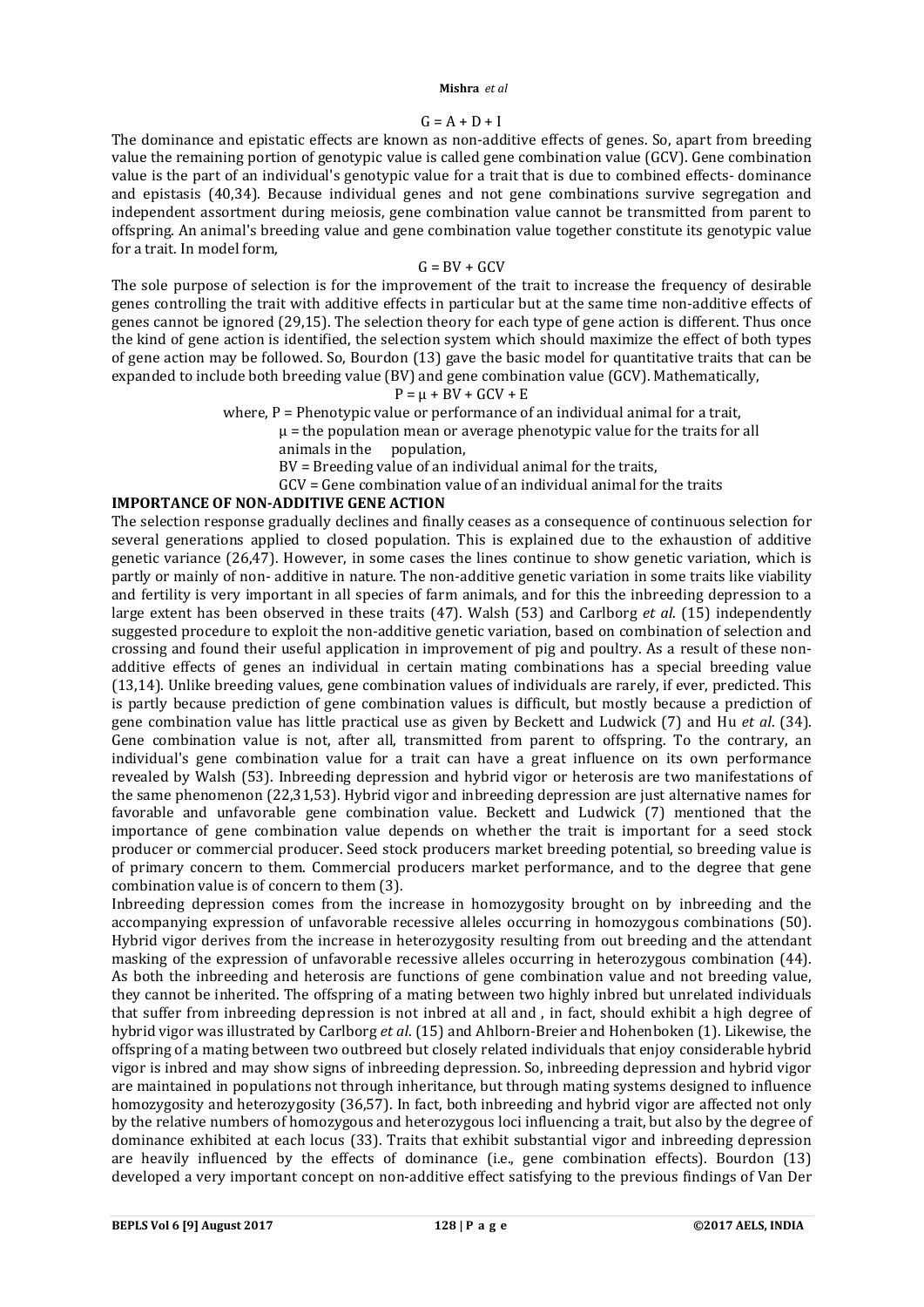Werf and De Boer (50) that animal performance is very strongly associated with gene combination value rather than breeding value. If performance of a particular trait of an individual is closely tied to gene combination value, then the relationship between performance and breeding value is therefore weak. In other words, heritability is low. On the other hand, traits that show little or no hybrid vigor or inbreeding depression are influenced very little by gene combination effects. Performance in these traits is much more likely to be associated with breeding value than gene combination value as established by Calus (14). Thatswhy the heritability of these traits is likely to be higher. Usually in order to exploit the nonadditive genetics effect breeding techniques has been adopted time immemorial to improve the genetic merit of farm animals in terms of breeding value to increase their productivity to meet the increasing demand of growing population.

**BREEDING TECHNOLOGIES**- It stands for the different technologies that used for mating between the selected individual to exploit a weighted combination of traits defining aggregate breeding value (14). The advantage of cross breeding on non-additive gene effects is through heterosis (44) and that of additive gene effects is through complementarity when two or more characters complement each other (36,1). The amount of heterosis depends on the environment, genetic variability between two populations involved in crosses and the non-additive gene effects (44). The heterosis may be parental (maternal or paternal) referring to the performance of animals as parents and the individual heterosis referring to non-parental performance of the individual. The breeding technologies in the farm animals can be guide by four techniques as mentioned below-

- 1. Cross Breeding
- 2. Terminal Sire Mating
- 3. Composite Breeding
- 4. Reciprocal Recurrent Selection Technology

**1) CROSS BREEDING: -** It is refers to the crossing between two different established breeds or strains to take the advantage of heterosis for improvement of breeds (43). It is also undertaken to practice the good quality of both the breeds/strains in complementary action. The cross breeding can be practiced in different ways depending upon the number of breeds used and the manner of their crossing (9).

*a) Two breed cross:* When two pure breeds are mated together and their cross bred progeny are not used in breeding programme. The two breed cross system produces first cross, or F1, progeny. In this system, the progeny resulting from the cross of two breeds are usually all sold for slaughter or to another commercial breeder (32). The system is most useful for situations in which females of a specific breed are well adapted to a given environment.

*b) Three breed cross:* In this system of crossbreeding three breeds are used. The bulls of three breeds are used in rotation in successive generations of crossbred females of the previous generation (37,55). This is thus called the rotational crossing. This system is practiced to maintain heterozygosity and to utilize heterosis for maternal ability of the crossbred dams (55). Three breed cross requires the input of three separate breeds (55). Along similar principles as with backcross, all first cross male progeny are sold. First cross females are joined with bulls of a third unrelated breed, instead of with one of the parent breeds as in the backcross. All progeny of F1 dams are sold for slaughter (55). This system takes advantage of both maternal and individual heterosis, and of the complementarity of three breeds (54,17). An example would be the a case where the first two breeds are chosen to achieve maternal heterosis and adaptation to an environment, while the third breed (terminal sire breed) produces the most acceptable animals. This use of the F1 female is generally considered to produce the greatest lift in productivity, but it is influenced by the quality of pure breeds that are maintained to breed the F1 females (55).

*c) Backcross:* In a backcross system, all male calves produced from the first cross are sold for slaughter. Female F1 crossbred progeny are mated to males of one of the parental breeds and all progeny are sold for slaughter growth (32). This breeding system takes full advantage of heterosis for maternal traits such as fertility of the cow, and milking/mothering ability (as the mother expresses 100% of possible heterosis) and half of the possible heterosis for (37,44). This approach is most useful where adaptation to a specific environment is required from a particular maternal breed but where characteristics from the other parental breed are desired for carcass or growth traits (5). The crossbred F1 female would also have satisfactory environmental adaptation. Continual backcrossing is the system used by producers to upgrade or change from one breed to another without having to buy purebred cows, such as in development of Brahman herds in Queensland (51).

*d) Inter-se mating:* This term is generally used to crossing of crossbred progeny having the same level of inheritance of the two breed like crossing of F1 with F1.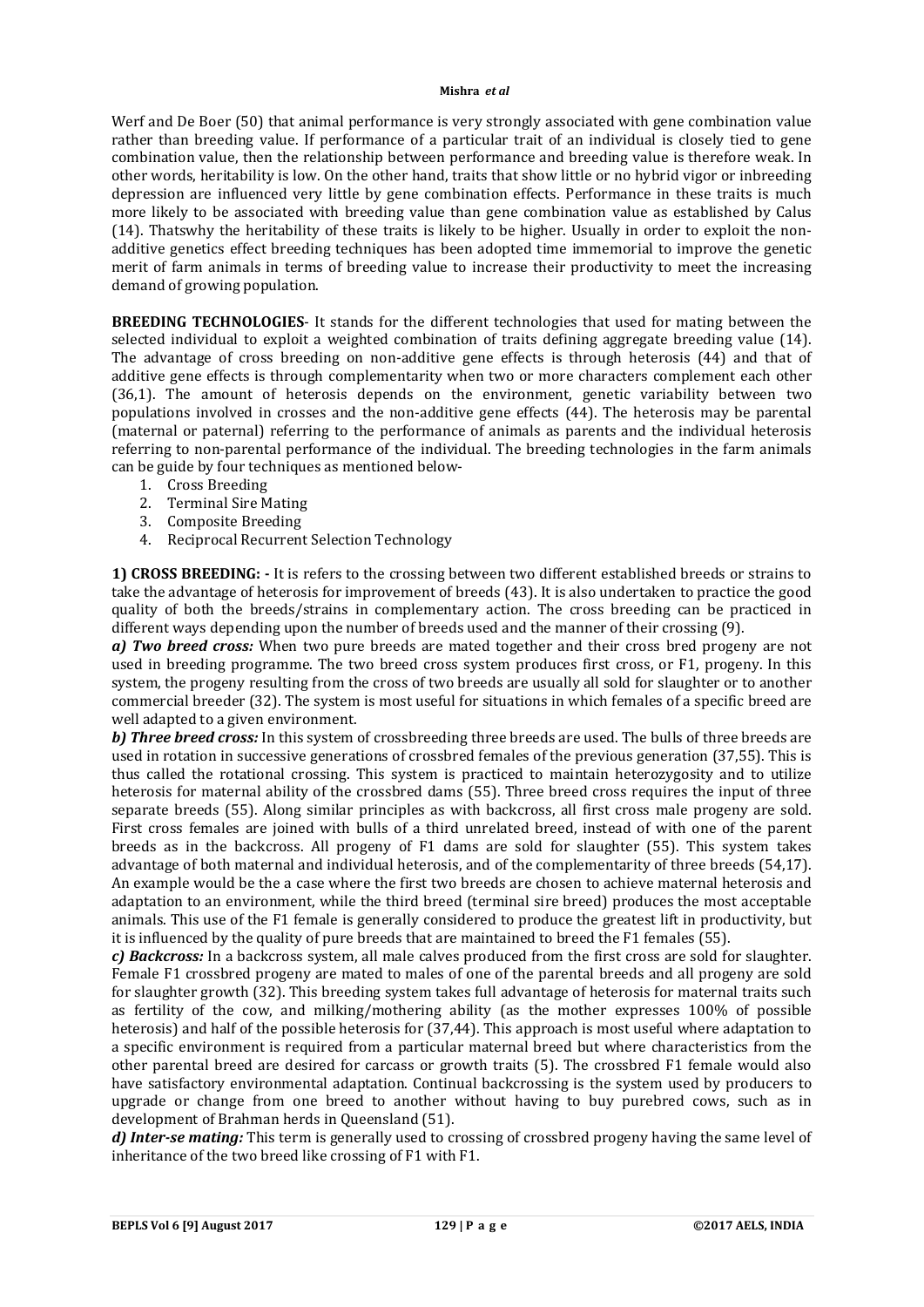*e) Four breed crosses or Double two way crosses:* The crossbred females produced by crossing two breeds (A and B) are mated with crossbred males produced from crossing another two breeds (C and D). Thus the mating is between (AB) X (CD).

# *f) Rotational cross*

Rotational crossbreeding, sometimes referred to as sequence breeding, is when males of two or more breeds are mated to crossbred females. Over a number of years, each breed will have contributed its strengths and weaknesses equally. Variation seen in the progeny in early years of a rotational crossbreeding program may make it more difficult to consistently meet a specific market requirement in this production system (51). When the breeds used are similar, consistency of performance is less likely to be a problem, although levels of heterosis will also be lower if breeds or breed groupings are relatively closely related. Levels of heterosis achieved in rotational crossbreeding depend on the number of breeds involved (54). Once stabilized after many crosses, with a number of breeds (n) contributing equally, the level of retained heterosis may be expressed as:

# $(2n-2) / (2n-1)$

It can be 3 breed 4 breed or n breed rotation crossing for example in 3 breed rotation crossing the males are used in following pattern-

*g) Two-Breed Rotational cross-* A two-breed rotation is started by breeding cows of breed A to bulls of breed B. In each succeeding generation, replacement heifers are bred to bulls of the breed that is the opposite of their sire (48). Two breeds of bulls are required after the first two years of mating. The two breeds chosen should be comparable in birth weight, mature size, and milk production. This minimizes calving difficulty in first-calf heifers and simplifies management.

*h) Three-Breed Rotational cross-* This system follows the same pattern as the two-breed rotation, but a third breed is added. The three-breed rotation maintains a higher level of hybrid vigor than the two-breed system (32). Mating plans can be confusing, but individual cows are not moved from one breeding group to another. Three distinct groups of cows are eventually created, and they are mated to the sire breed to which they are least related. This scheme continues for the life of the cow. After several generations the amount of retained heterosis stabilizes at about 86% of the maximum calf and dam heterosis, resulting in an expected 20% increase in the pounds of calf weaning weight per cow exposed above the average of the parent breeds (5).

# **2) TERMINAL SIRE SYSTEM -**

Terminal sire crossbreeding systems are systems in which maternal-breed females (purebred or crossbred females that excel in maternal traits like conception rate, litter size, milk, and mothering ability) are mated to paternal-breed sires (sires that excel in paternal traits like growth rate and carcass yield) to efficiently produce progeny that are especially desirable from a market stand point5. Terminally sired females are not kept as replacements, but are sold as slaughter animals. These systems produce ample amounts of hybrid vigor, but their most important attribute is breed complement (17).

*a) Two-Breed Terminal Sire cross-* A two breed terminal cross system uses straight bred cows of one breed and a sire(s) of another breed and no replacement females are kept, therefore, must be purchased (48). Since all calves are marketed it is a terminal sire system. Charolais or Limousin sires used on Angus cows would be a common example. Implementations of two breed terminal sire systems are not desirable or recommended as they do not employ any benefits of maternal heterosis as the cows are all straight bred.

*b) Three-Breed Terminal Sire Cross-* This system uses a two-breed cross (F1) cow and a bull of a third breed. It produces maximum hybrid vigor in the cow and calf. This is an excellent system because hybrid vigor is realized for both growth rate and maternal ability. Replacement females for this system must be purchased or raised from another source. This is a good system for any size herd if high-quality replacement females are available.

*c) Two Breed Rotational-Terminal Sire-* The two-breed rotational with terminal sire system is sometimes called a rota-terminal system. It includes a two-breed rotational crossbreeding system of maternal breeds A and B. VanRaden and Sanders (51) describe that this portion of the herd is charged with producing replacement females for the entire herd, so maternal traits of the breeds included are very important. In this system approximately half of the cow-herd is committed to the rotational portion of the breeding system and half to the terminal sire portion. This system retains about 90% of the maximum calf heterosis plus capitalizes on 67% of the maximum dam heterosis; it should increase weaning weight per cow exposed by approximately 21% as calculated by Sölkner (48).

*d) Three breed Rotational-Terminal Sire-* This system involves the use of rotational mating of maternal breeds (breeds A and B) in a portion of the herd to provide replacement females for the entire herd. The older crossbred cows are then mated to the terminal sire breed (breed C) explained by Wang (55). The entire terminal cross off spring is marketed as described by Katpatal (37). This system maintains a high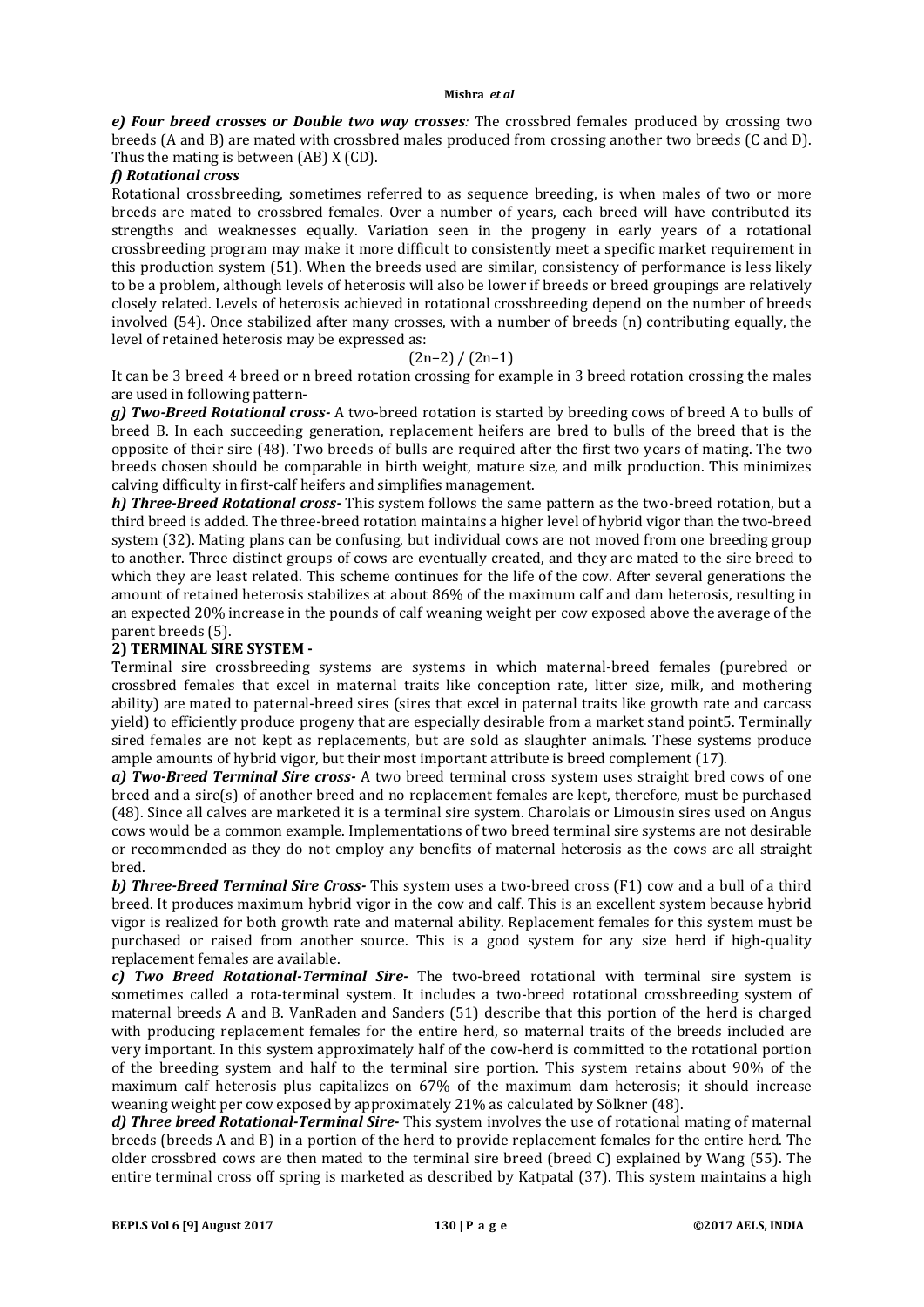level of production but also requires a high level of management. It almost does away with heifer selection since nearly all heifer calves produced by the rotational mating must be kept to maintain herd numbers.

*e) Terminal Cross with Purchased F1 Females-* The terminal cross system utilizes crossbred cows and bulls of a third breed. This system is an excellent choice as it produces maximum heterosis in both the calf and cow (51). As such, calves obtain the additional growth benefits of hybrid vigor while heterosis in the cows improves their maternal ability. The terminal cross system is one of the simplest systems to implement and achieves the highest use of heterosis and breed complementarities (17,44). All calves marketed will have the same breed composition. A 24% increase in pounds of calf weaned per cow exposed is expected from this system when compared to the average of the parent breeds.

# **3) BREEDING FOR COMPOSITE -**

Development of a composite or synthetic breed results from the crossing of two or more existing breeds (43). There are many examples of this in Queensland: Santa Gertrudis, Drought master, Braford, Charbray, Brangus and Belmont Red. The primary advantage of forming composite breeds is that after the initial crosses are made, management requirements are the same as for straight breeding. McDowell and McDaniel (43) postulated that a market signal indicate the change in characteristics of the composite breed. Although, the initial selection of a breed depends on the desirable trait for a particular environment and target market. The percentage of heterosis increases as more breeds contribute in the initial mating program (17). While the heterosis will not be as high as that achieved with a rotational crossbreeding program with the same number of breeds, the management requirements will be reduced. For instance, if there are three breeds in a given composite, the amount of retained heterosis would be expected to be  $(3-1) \div 3$  or two-thirds or 67%. Inbreeding is not usually significant when numbers are greater than 200 or 300 breeders. In the extreme case where a herd uses only one bull all heterosis is lost after approximately eight generations or 40 years. When two-, three- or four-breed composite are formed they retain 50%, 67%, and 75% of maximum calf (individual) and dam (maternal) heterosis and improve productivity of the cowherd by 12%, 15%, and 17%, respectively. Thus, these systems typically offer a balance of convenience, breed complementarities and heterosis retention (32).

*a) Inbred crossing or line crossing-* The inbred lines are those populations which have inbreeding coefficient (F) above 0.3375. The inbred lines are crossed to incorporate desirable characters and to get maximum amount of heterozygosity for commercial purpose (51). This is very commonly used in species like poultry and swine which are prolific breeder and, hence can undergo inbreeding for formation of inbred lines. The inbred crosses are generally called "incross hybrids". In some cases, more than two inbred lines are mated to produce a commercial stock for getting maximum heterosis (44).

*b) Strain crossing-* In this, different strains of a particular type of animals/ breeds are crosses. These strains are mildly inbred (<40%) and possess some characters unique to them. This type of crossing helps in infusing a character in commercial animal/flock which was absent earlier. It also helps to generate some milder form of hybrid vigor (48). This is now most commonly used in poultry to evolve new strains. This has an advantage over line crossing that it minimized the extinction of line due to inbreeding depression.

# **4) RECIPROCAL RECURRENT SELECTION:**

Randomly selected individuals from each of the two non-inbred strains are progeny tested in crosses with each other. Those individual giving the best results in crosses from the two strains are inter- se mated to continue their respective strains. The crosses are made reciprocally like M1×F2 & M2×F1 & the parents are evaluated on the basis of cross progeny performance. The best performer male and female lines are selected. The selected lines are mated to member of their own line to produce the next generation of individuals which are to be tested by mating them with individuals of the second line produced in the same way. Thus RRS is the kind of progeny selection. This cycle is repeated over & over. The initial difference of gene frequency between the two lines is a pre-requisite of this method.

# **PREDICTION OF CROSSBREEDING PERFORMANCE AND MATE SELECTION**

The use of molecular markers can help to solve the problem of deciding which combination of lines to test. Studies from cattle tend to suggest that there is a positive relationship between the genetic distance between the lines, as estimated from AFLP markers, and the amount of heterosis in the crossbred progeny (2). Genetic distance between two populations is a measure of the number of generation they have diverged from a presumed common ancestor, and is usually calculated from differences in allele frequencies between the populations at a number of loci (8). Although the correlation between genetic distance and heterosis is not always large, this method might target specific line combinations which are more likely to produce fit, high performing progeny (2). If this technique of combining lines for crossbreeding works, it should also be possible to use the same principles for mate selection. To achieve a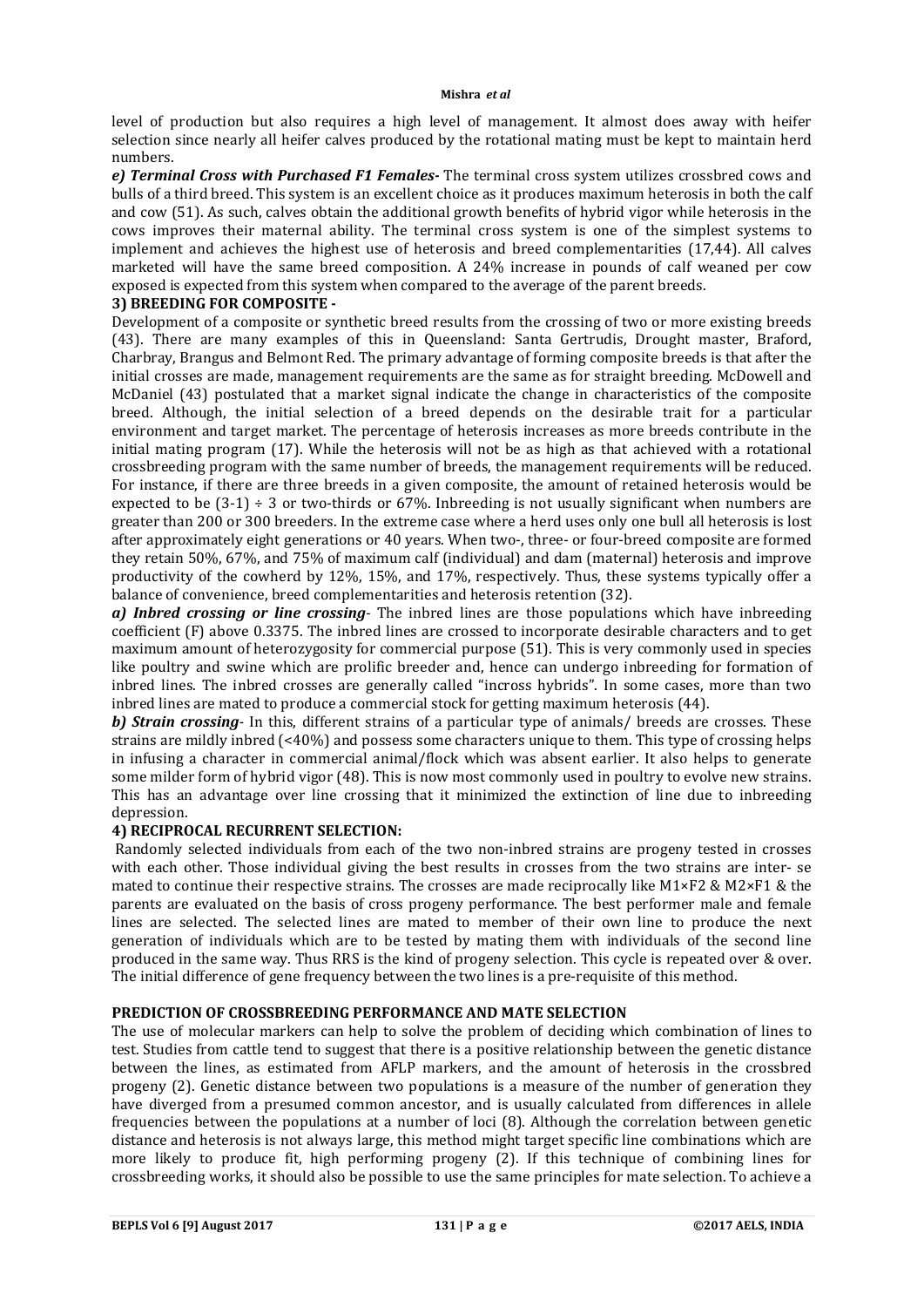better commercial animal, the exploitation of non-additive variation in purebred lines should aim to produce the favourable allelic combinations in the crossbred generation. Selection methods such as Recurrent Reciprocal Selection (RRS) may be implemented to select the purebred lines at the nucleus level, with or without the use of molecular markers (23). RSS is a traditional selection method in which purebred parents are selected for purebred breeding on the basis of their predicted crossbred performance. RRS is theoretically efficient in the presence of over dominance, however, to our knowledge there is little evidence for over dominant gene action in livestock (and other) species. RRS used to be practiced in poultry breeding, but less so at present.

## **CONCLUSION**

Non Additive Genetics effect (NAGA) is important to select animal for Specific Combination Ability (SCA) means to take advantage of hybrid vigour. The causes of NAGA for difference in SCA of the lines in crosses are dominance, over dominance or epistasis. Selection on the basis of individuality is not effective when traits are largely affected by NAGA but the improvement in such traits depends upon heterozygosity through cross breeding resulting in the expression of heterosis. Thus the ultimate goal is to produce breeds or varieties each of which is homozygous which will produce the desired phenotypic merit when crossed with each other. This is important when epistatic effects and over dominance is important. The non-additive genetic variation is very important for viability and fertility in all species of farm animals. Several methods have been adopted to exploit non-additive genetic variation based on a combination of selection and mating that utilized in cattle and buffaloes through cross breeding and in poultry and pigs through terminal sire crossing.

#### **REFERENCE**

- 1. Ahlborn-Breier, G. and Hohenboken, W.D. (1991). Additive and nonadditive Genetic effects on milk production in dairy cattle: Evidence for major individual heterosis. *J Dairy Sci*. 74: 592-602.
- **2.** Ajmone-Marsan, P., Negrini, R., Milanesi, E., Bozzi, R., Nijman, I.J., Buntjer, J.B., Valentini, A. and Lenstra, J.A.(2002). Genetic distances within and across cattle breeds as indicated by biallelic AFLP markers. *Ani Genetics*. 33: 280–286.
- 3. Akhimienmhonan, D. and Vercammen, J. (2007). An Economic Analysis of Gene Marker Assisted Seed stock Selection. Canadian Agricultural Innovation Research Network. Number 2.
- 4. Álvarez-Castro, J.M. and Carlborg, Ö. (2007). A unified model for functional and statistical epistasis and its application in quantitative trait Loci analysis. *Genetics*. 176(2): 1151-1167.
- 5. Andersson, L. (2001). Genetic dissection of phenotypic diversity in farm animals. *Nat Rev Genet*. 2: 130-138.
- 6. Barton, N.H. and Keightley, P.D. (2002). Understanding quantitative genetic variation. *Nat Rev Genet* 3: 11–21.
- 7. Beckett, R.C. and Ludwick, T.M. (1979). Specific and general combining abilities for production and reproduction among lines of Holstein cattle. *J Dairy Sci*. 62: 613-620.
- 8. Bennewitz, J. and Meuwissen, T.H.E. (2010). The distribution of QTL additive and dominance effects in porcine F2 crosses. *Journal of Animal Breeding and Genetics*. 127 (3): 171-179.
- 9. Bondoc, O.C., Smith, C. and Gibson, J.P. (1989). A review of breeding strategies for genetic improvement of dairy cattle in developing countries. *Anim Breed Abstr*. 5(7): 819-829.
- 10. Bryant, E.H. and Meffert, L.M. (1996). Non-addative genetic structuring of morphometric variation in relation to a population bottleneck. *Heredity*. 77: 168–176.
- 11. Bryant, E.H., Mccommas, S.A. and Combs, L.M. (1986). The effect of an experimental bottleneck upon the quantitative genetic varia-tion in the housefly. *Genetics*. 114: 1191–1211.
- 12. Bulmer, M.G. (1985). The Mathematical Theory of Quantitative Genetics. Clarendon Press: Oxford.
- 13. Bourdon, R.M. (1997). Understanding Animal Breeding. 1st edition, Prentice-Hall, Inc. Upper Saddle River, New Jersey.
- 14. Calus, M.P.L. (2010). Genomic breeding value prediction: methods and procedures. *Animal*. 4 (2): 157-164.
- 15. Carlborg, O., Jacobsson, L., Ahgren, P., Siegel, P. and Andersson, L. (2006). Epistasis and the release of genetic variation during long-term selection. *Nat Genet*. 38: 418-420.
- 16. Carter, A.J.R., Hermisson, J. and Hansen, T.F. (2005). The role of epistatic gene interactions in the response to selection and the evolution of evolvability. *Theor Pop Biol*. 68: 179–196.
- 17. Cassady, J.P., Young, L.D. and Leymaster, K.A. (2002). Heterosis and recombination effects on pig reproductive traits. *J Anim Sci*. 80:2303-2315.
- 18. Cheverud, J.M. and Routman, E.J. (1996). Epistasis as a source of increased additive genetic variance at population bottlenecks. *Evolution*. 50: 1042-1051.
- 19. Cheverud, J.M., Vaughn, T.T., Pletscher, L.S., King-Ellison, K., Bailiff, J., Adams, E. *et al*. (1999). Epistasis and the evolution of additive genetic variance in populations that pass through a bottleneck. *Evolution*. 53: 1009-1018.
- 20. Cockerham, C.C. 1954. An extension of the concept of partitioning hereditary variance for analysis of covariances among relatives when epistasis is present. *Genetics*. 39: 859-882.
- 21. Crow, J.F. and Kimura, M. (1970). An Introduction to Population Genetic Theory. Harper and Row: New York.
- 22. Dickerson, G.E. 1973. Inbreeding and heterosis in animals. In: Proc Anim Breed Genet Symp in Honor of Dr. Jay L. Lush. Am Soc Anim Sci, Champaign, IL, USA, pp 54-77.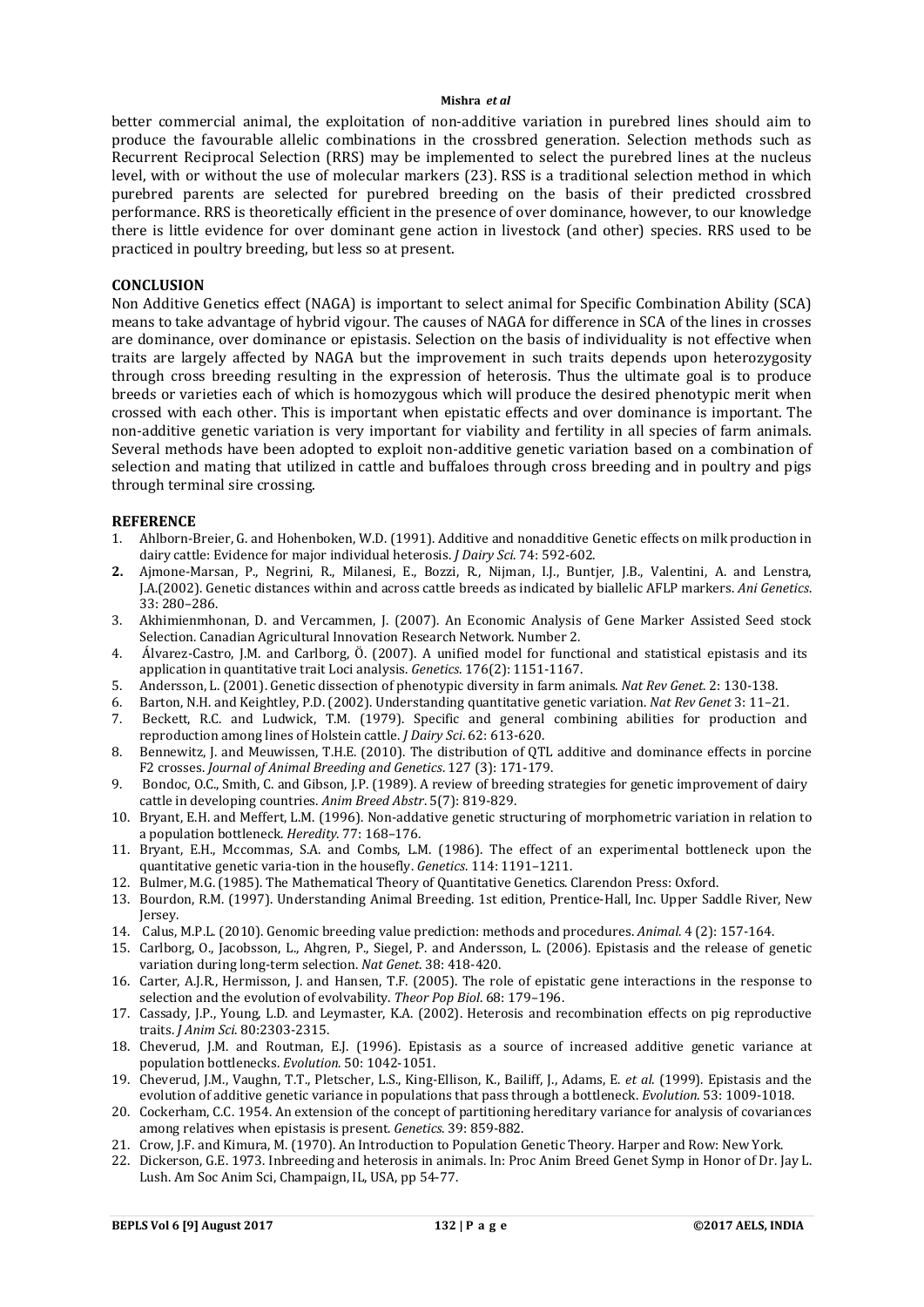- 23. Drinkwater, R.D. and Hetzel, D.J.S. (1991). Application of molecular biology to understanding genotypeenvironment interactions in livestock production. In: Proc. of an International Symposium on Nuclear Techniques in Animal Production and Health. IAEA, FAO. Vienna. 437-452.
- 24. Falconer, D.S. and MacKay, T.F.C. 1996. Introduction to Quantitative Genetics. Longman: New York.
- 25. Fisher, R.A. (1918). The correlation between relatives on the supposition of Mendelian inheritance. *Trans Roy Soc Edinb*. 52: 399-433.
- 26. Fuerst, C., James, J.W., So¨lkner, J. and Essl, A. (1997). Impact of dominance and epistasis on the genetic make-up of simulated populations under selection: a model development. *J Anim Breed Genet*. 114: 165-175.
- 27. Garcı´a, N., Lo´pez-Fanjul, C. and Garcı´a-Dorado, A. 1994. The genetics of viability in Drosophila melanogaster: effects of inbreeding and artificial selection. *Evolution*. 48: 1277–1285.
- 28. Gill, J.L. 1965. Effects of finite size on selection advance in simulated genetic populations. *Aust J Biol Sci*. 18: 599- 617.
- 29. Gimelfarb, A. (1989). Genotypic variation for a quantitative character maintained under stabilizing selection without mutations: epistasis. *Genetics*. 123: 217-227.
- 30. Goodfellow, P.N. 1992. Variation is now the theme. *Nature*. 359: 777-778.
- 31. Goodnight, C.J. 1988. Epistasis and the effect of founder events on the additive genetic variance. *Evolution*. 42: 441-454.
- 32. Gregory, K.E. and Cundiff, L.V. (1980). Crossbreeding in beef cattle: Evaluation of systems. *J Anim Sci*. 51: 1224- 1242.
- 33. Hill, W. and Robertson, A. (1968). Linkage disequilibrium in finite populations. *TAG Theoretical and Applied Genetics*. 38(6): 226-231.
- 34. Hu, Z., Li, Y., Song, X., Han, Y., Cai, X., Xu, S. and Li, W. (2011). Genomic value prediction for quantitative traits under the epistatic model. *BMC Genetics*. 12: 15- 21.
- 35. Jannink, J.L. (2003). Selection dynamics and limits under additive and non-additive epistatic gene action. *Crop Sci*. 43: 489–497.
- 36. Kao, C.H. and Zeng, Z.B. (2002). Modeling epistasis of quantitative trait loci using Cockerham's model. *Genetics*. 160(3): 1243–1261.
- 37. Katpatal, B.G. (1977). Daru cattle crossbreeding in India. The results of the all India Coordinated. Research project on cattle. *World Anim Rev*. 23: 2-9.
- 38. Kempthorne, O. (1954). The correlation between relatives in a random mating population. *Proc R Soc London B*. 143: 103–113.
- 39. Lo´pez-Fanjul, C. and Villaverde, A. (1989). Inbreeding increases genetic variance for viability in Drosophila melanogaster. *Evolution*. 43: 1800–1804.
- 40. Lo´pez-Fanjul, C., Fernandez, A. and Toro, M.A. (2002). The effects of epistasis on the excess of the additive and non-additive variances after population bottlenecks. *Evolution*. 56: 865-876.
- 41. Martinez, V., Bunger, L. and Hill, W.G. (2000). Analysis of response to 20 generations of selection for body composition in mice: fit to infinitesimal model assumptions. *Genet Sel Evol*. 32: 3–21.
- 42. Mather, K. and Jinks, J.L. (1982). Biometrical Genetics, 3rd edn. Chapman and Hall: London.
- 43. McDowell, R.E. and McDaniel, B.T. (1968). Interbreed matings in dairy cattle- yield traits, feed efficiency, type and rate of milking. *J Dairy Sci*. 51: 767-777.
- 44. Melchinger, A.E., Utz, H.F., Piepho, H.P., Zeng, Z.B. and Schön, C.C. (2007). The Role of Epistasis in the Manifestation of Heterosis: A Systems-Oriented Approach. *Genetics*. 177 (3): 1815-1825.
- 45. Naciri-Graven, Y. and Goudet, J. (2003). The additive genetic variance after bottlenecks is affected by the number of loci involved in epistatic interactions. *Evolution*. 57: 706-716.
- 46. Slate, J. 2005. Quantitative trait locus mapping in natural populations: progress, caveats and future directions. *Mol Ecol*. 14: 363–379.
- 47. Solberg, T.R., Sonesson, A.K., Woolliams, J.A. and Meuwissen, T.H. (2009). Reducing dimensionality for prediction of genome-wide breeding values. *Genetics Selection Evolution*. 4(1): 29-37.
- 48. Sölkner, J. 1993. Choice of optimality criteria for the design of crossbreeding experiments. *J Anim Sci*. 71: 2867- 2873.
- 49. Sorensen, D.A. and Hill, W.G. (1982). Effect of short term directional selection on genetic variability: experiments with Drosophila melanogaster. *Heredity*. 48: 27-33.
- 50. Van Der Werf, J.H.J. and De Boer, W. (1989). Influence of nonaddtive effect on estimation of genetic parameters in dairy cattle. *J Dairy Sci*. 72: 2606-2614
- 51. VanRaden, P.M. and Sanders, A.H. (2003). Economic merit of crossbred and purebred US dairy cattle. *J Dairy Sci*. 86: 1036-1044.
- 52. Waldmann, P. (2001). Additive and non-additive genetic architecture of two different-sized populations of Scabiosa canescens. *Heredity*. 86: 648–657.
- 53. Walsh, B. 2005. The struggle to exploit non-additive variation. *Aust J Agri Sci*. 56: 873–881.
- 54. Wang, J., Caballero, A., Keightley, P.D. and Hill, W.G. (1998). Bottleneck effect on genetic variance: a theoretical investigation of the role of dominance. *Genetics*. 150: 435–447.
- 55. Wang, N., Vandepitte, W., Nouwen, J. and Carbonez, R. (1992). Crossbreeding of Holstein Friesian, Brown Swiss and Sanga breeds in Zaire. Milk production, growth rate, calving interval and body size. *Rev Méd Vét Pays Tropic*. 45: 340-356.
- 56. Willis, J. and Orr, H.A. (1993). Increased heritable variation following population bottleneck: the role of dominance. *Evolution*. 47: 949-957.